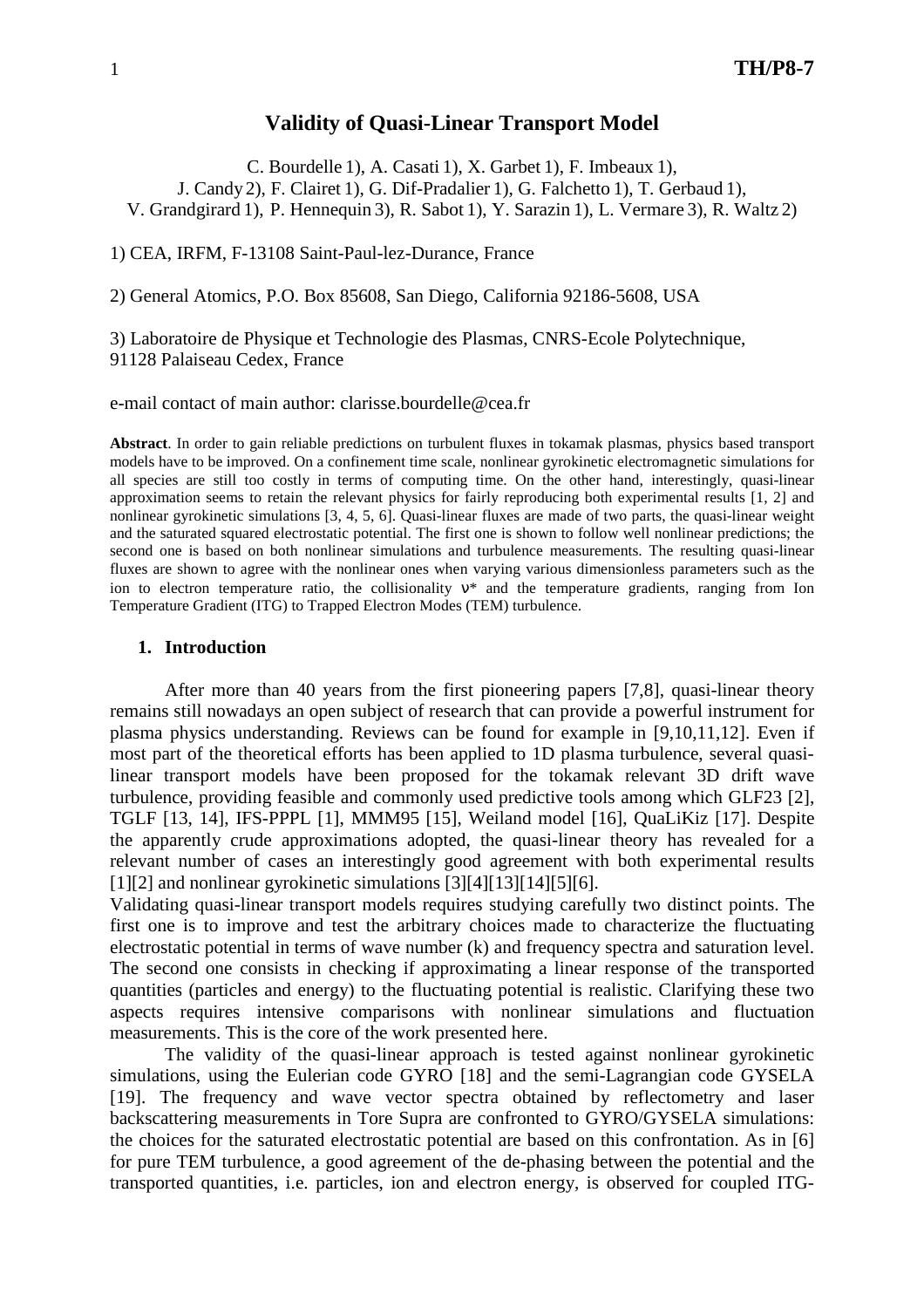TEM turbulence between quasi-linear (on the most unstable mode only) and nonlinear regimes. On the other hand, contrarily to the observation made in [5] for ETG turbulence, the quasi-linear weights (amplitude and phase) for various ITG-TEM cases are affected by a slight, but constant, over prediction with respect to the nonlinear values.

Finally, the quasi-linear fluxes (product of the weight with the fluctuating potential) given by QuaLikiz [17] are compared to the nonlinear GYRO fluxes while varying various dimensionless parameters such as  $R/L_T$  (temperature gradient length),  $T_i/T_e$  and collisionality ν\*. Interestingly, the ratios between ion energy flux, electron energy flux and particle flux for quasi-linear and nonlinear simulations are shown to agree well for coupled ITG-TEM turbulence.

### **2. Improved quasi-linear transport model**

The general approach chosen for this new quasi-linear model, QuaLiKiz, is briefly recalled [17]. The hypotheses underlying quasi-linear theory are reviewed, pointing out the presence of two distinct ways of accounting for broadenings around the resonances. Also, the fluctuating electrostatic potential dependence in k has been modified in the light of nonlinear simulation results.

### **2.1 The model**

The quasi-linear gyrokinetic expression of the turbulent fluxes results from the time average of the nonlinear Vlasov equation over a time  $\tau$  larger than the characteristic time of the fluctuations  $1/\gamma$  and smaller than the equilibrium evolution time  $T_0$ . Moreover, the fluctuating distribution function  $\tilde{f}$  linearly responds to the fluctuating potentials  $\tilde{H}$  through the Vlasov equation. In the model presented here the linearized Vlasov equation is computed by Kinezero [Bou02] using the ballooning representation. Kinezero accounts for electrostatic fluctuations only. Two ion species and electrons are taken into account in both their trapped and passing domains. It is an eigenvalue code that computes all the unstable modes.

Hence, the quasi-linear formulation leads to the following expressions for the particle and energy fluxes for each species *s* (resp. Γ*<sup>s</sup>* and *QEs* ) [17]:

(1)  
\n
$$
\Gamma_{s} = \left\langle \tilde{n}_{s} \frac{ik_{\theta} \tilde{\phi}}{B} \right\rangle =
$$
\n
$$
-\frac{n_{s}}{R} \left( \frac{q}{r} \right)^{2} \frac{1}{B^{2}} \sum_{n,\omega_{k}} \int \frac{d\omega}{\pi} n^{2} \left\langle \sqrt{\xi} e^{-\xi} \left( \frac{R \nabla n_{s}}{n_{s}} + \left( \xi - \frac{3}{2} \right) \frac{R \nabla T_{s}}{T_{s}} + \frac{\omega}{n \omega_{Ds}} \right) \text{Im} \left( \frac{1}{\omega - n \Omega_{s}(\xi, \lambda) + i0^{+}} \right) \right\rangle_{\xi, \lambda} \left| \tilde{\phi}_{n\omega\alpha} \right|^{2}
$$
\n(2)  
\n
$$
Q_{E_{s}} = \left\langle \frac{3}{2} \tilde{P}_{s} \frac{ik_{\theta} \tilde{\phi}}{B} \right\rangle =
$$
\n
$$
-\frac{n_{s}}{R} \left( \frac{q}{r} \right)^{2} \frac{T_{s}}{B^{2}} \sum_{n,\omega_{k}} \int \frac{d\omega}{\pi} n^{2} \left\langle \xi^{3/2} e^{-\xi} \left( \frac{R \nabla n_{s}}{n_{s}} + \left( \xi - \frac{3}{2} \right) \frac{R \nabla T_{s}}{T_{s}} + \frac{\omega}{n \omega_{Ds}} \right) \text{Im} \left( \frac{1}{\omega - n \Omega_{s}(\xi, \lambda) + i0^{+}} \right) \right\rangle_{\xi, \lambda} \left| \tilde{\phi}_{n\omega\omega_{k}} \right|^{2}
$$
\nThe sum over  $\Omega$  (when  $\Omega$ ) is the case the complex eigenvalues of the linear dispersion relation

The sum over  $\omega_k$  (where  $\omega_k + i\gamma_k$  are the complex eigenvalues of the linear dispersion relation) is the sum over all the unstable modes. The integrands are:  $\zeta = \frac{1}{2} m_s V^2 / T_s$ 2  $\frac{1}{2}m_{s}V^{2}$ J  $\backslash$  $\mathsf{I}$  $\setminus$ ſ  $\zeta = \frac{1}{2} m_s V^2 / T_s$ ,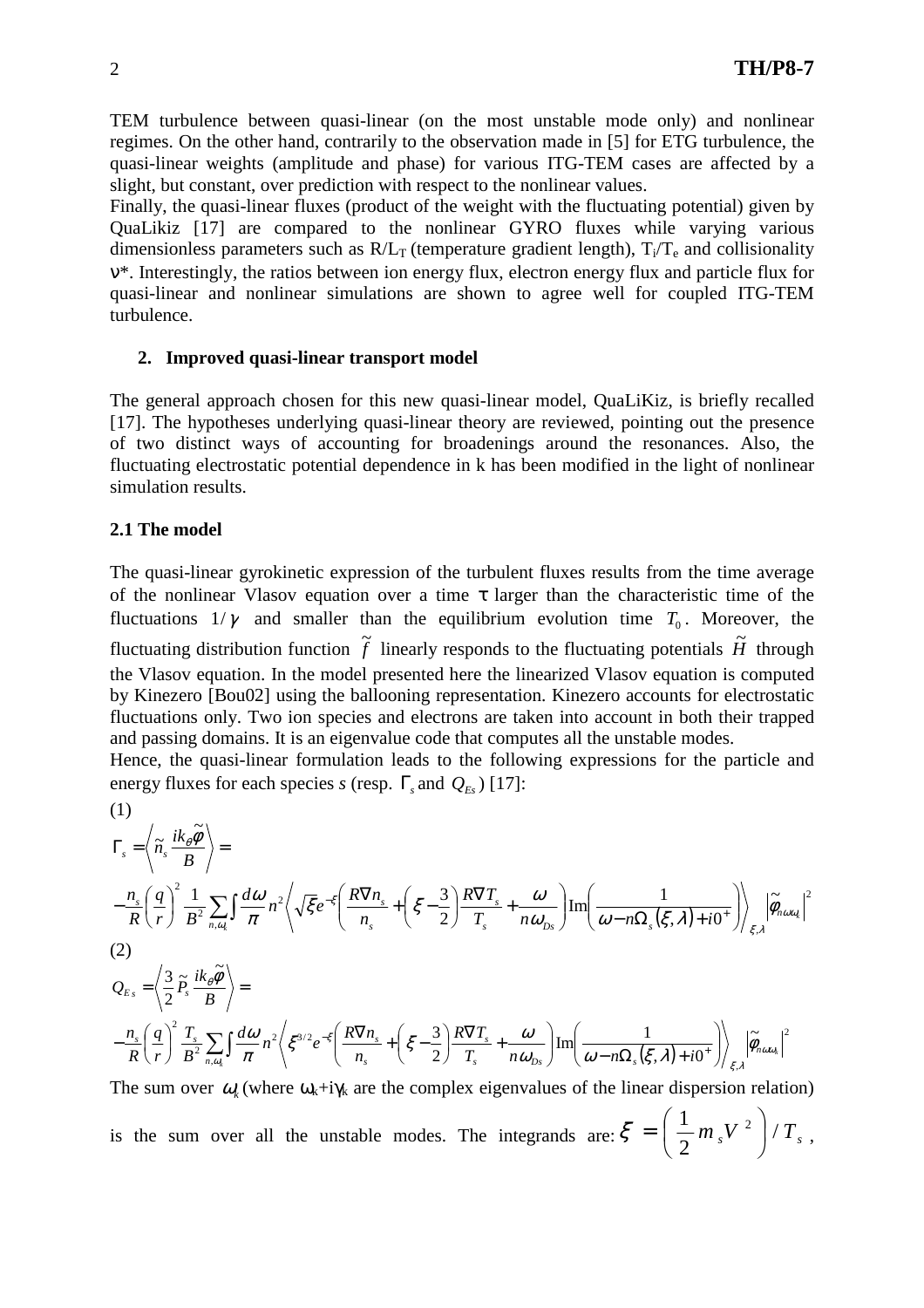$$
\lambda = \mu B(r, \theta = 0) / \left(\frac{1}{2} m_s V^2\right).
$$
  $b = B(r, \theta) / B(r, 0)$ , with  $m_s$  the mass, V the velocity,  $\mu$  the

adiabatic invariant, *B* the magnetic field,  $(r, \theta, \varphi)$  the radial, poloidal and toroidal coordinates. The frequencies are: *e BR*  $n\omega_{ps} = -k_{\theta} \frac{T}{T}$ *s*  $\omega_{Ds} = -k_{\theta} \frac{I_s}{e_s BR}$ ,  $n\Omega_s = -k_{\theta} \frac{I_s}{e_s BR} \xi(2 - \lambda b) f(\lambda) + k_{\theta} V_{\theta}$  $n\Omega_s = -k_\theta - \frac{T}{I}$ *s*  $\Omega_s = -k_\theta \frac{I_s}{\rho} \xi(2-\lambda b) f(\lambda) + k_N V_\theta$ , with  $f(\lambda)$  a function of  $\lambda$  depending on the magnetic geometry.  $n<sub>s</sub>$  is the density,  $T<sub>s</sub>$  the temperature,  $P<sub>s</sub>$ the pressure,  $V_{T_s}$  the thermal velocity, q the safety factor, *s* the magnetic shear,  $\alpha$  the MHD parameter included in Kinezero [20] (which differs for trapped and passing particles),  $\theta W - \frac{y_{Ts}}{R} \sqrt{\xi}$ *R V q*  $k_{\parallel}V_{\parallel} \approx \pm k_{\theta}w\frac{s}{q}\frac{V_{Ts}}{R}\sqrt{\xi}$ , *n* the toroidal wave number and  $k_{\theta} = \frac{m_{\theta}v_{\parallel}}{r}$  $k_{\theta} = \frac{nq}{r}$  the poloidal wave vector. The most delicate part in estimating the energy and particle fluxes using the quasi-linear

theory is due to the fact that the model is not self-consistent (there is no back-reaction of the perturbed quantities on the fluctuating potential). The linearized gyrokinetic equation does not provide any information on the saturation of the fluctuating electrostatic potential in terms of its amplitude  $\phi_{n\omega\omega_k}$  $\widetilde{\phi}_{\text{non}}$  or on its spectral shape versus the wave number n and the frequency  $\omega$ . Our choices on both spectra are discussed in the following subsections.

### **2.2 Resonance broadening and frequency spectra of the fluctuating potential**

Adding a non negligible finite  $+i0^{\dagger} = +i\nu$  in the resonance terms of Eq. 1-2 does not simply fulfill causality; it is also linked to intrinsic nonlinear effects leading to irreversibility through mixing of the particles orbits in the phase space. In other words, this is the key point for passing from a resonance localized quasi-linear theory to a renormalized quasi-linear theory. Historically, this has been at the origin of the so called resonance broadening theory (RBT), firstly initiated by Dupree in [21] and followed by several other works, leading also to more elaborate theories like the direct interaction approximation (DIA) [22,23,24,25]. In the case of

finite v, the term  $\text{Im}\left(\frac{1}{\omega - n\Omega_s(\xi,\lambda) + i\nu}\right)$ J  $\backslash$  $\overline{\phantom{a}}$  $\setminus$ ſ  $\omega - n\Omega_s(\xi,\lambda) + i\nu$  $\text{Im}\left[\frac{1}{\sqrt{(5/2)^2}}\right]$  is a Lorentzian of width v, in contrast with the

singular resonance localized expression found for  $v \rightarrow 0$ . Also, it is to be noted that in the limit  $v \rightarrow 0$  the particle fluxes are not ambipolar, hence it is mandatory to introduce a finite v value. In principle, two kinds of broadening can exist in the quasi-linear fluxes expressed by Eq. 1-2. The first one actually coincides with the just mentioned RBT. The second one is instead related to an intrinsic  $\omega$ -spectral shape of the squared fluctuating potential  $\phi_{n\omega\omega_k}$  $\widetilde{\phi}_{\text{non}}$   $|^{2}$ . Here we refer to this second broadening mechanism as frequency broadening. Assuming for example that the frequency spectral shape is described by a function  $S_{\omega_k}(\omega)$  centered in  $\omega_k$  and with a non-zero width w, computing the quasi-linear particle flux according to Eq.1 should account for both broadenings, giving:

$$
(3) \qquad \Gamma_s \propto \sum_{n,\omega_k} \int \frac{d\omega_n}{\pi} \left\{ \operatorname{Im} \left[ \frac{\omega - n\omega_s^*}{\omega + i\nu - n\Omega_s} \right] \right\} \left| \phi_{n\omega\omega_k} \right|^2 = \sum_{n,\omega_k} n^2 \left\langle \operatorname{Im} \int_{-\infty}^{+\infty} \frac{d\omega}{\pi} S_{\omega_k}(\omega) \frac{\omega - n\omega_s^*}{\omega + i\nu - n\Omega_s} \right\rangle \left| \phi_n \right|^2
$$

To our knowledge, most models assume more or less implicitly that for each wave number k a well defined frequency ω exists such that ω→ω<sub>k</sub>. In other words this choice corresponds to: (4)  $S_{\omega_k}(\omega) = \delta(\omega - \omega_k)$ 

On the contrary, QuaLiKiz explicitly assumes a Lorentzian shape for the frequency broadening (Eq. 7 of [17]) in the following way: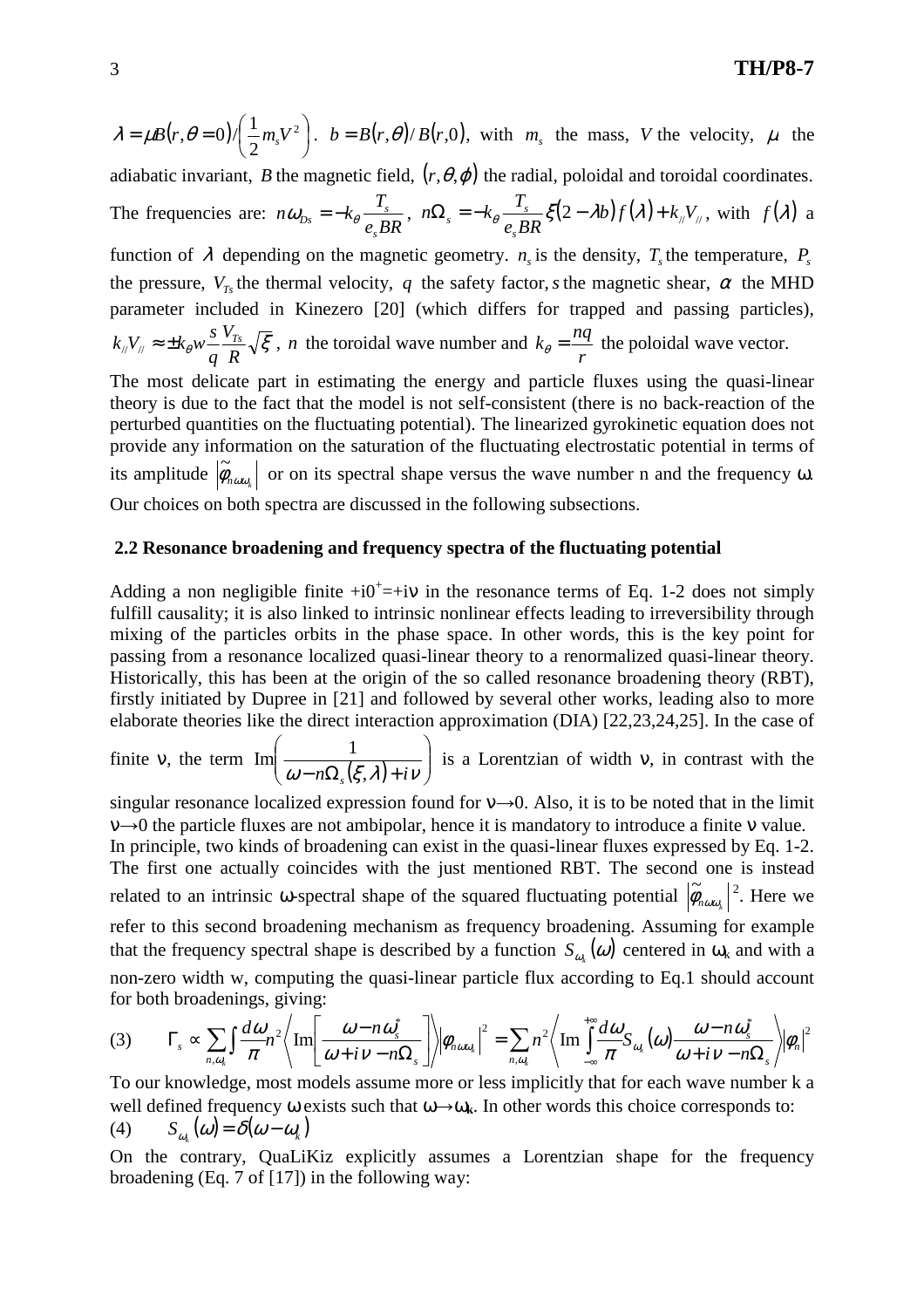$$
(5) \tS_{\omega_k}(\omega) = \frac{w}{(\omega - \omega_k)^2 + w^2}
$$

with  $w = \gamma_k$ , the growth rate of the considered unstable mode. This choice is justified by several experimental measurements with light scattering diagnostics, showing that the frequency spectrum of the density fluctuations presents a non negligible broadening, either Lorentzian or Gaussian, around the frequency of the unstable mode [26, 27, 28, 29, 30]. Note that QuaLiKiz formulation considering no nonlinear resonance broadening

 $(\nu \rightarrow 0^+)$  coupled to the choice (5) is completely equivalent to the more familiar quasi-linear theory based on RBT where  $v = \gamma_k$  and  $S_{\omega_k}(\omega) = \delta(\omega - \omega_k)$ . Indeed:

$$
(6)
$$

$$
\sum_{n,\omega_k} \int \frac{d\omega_n}{\pi} 2 \left\langle \operatorname{Im} \left[ \frac{\omega - n\omega_s^*}{\omega - n\Omega_s + i\nu} \right] \right\rangle \left| \phi_{n\omega\omega_k} \right|^2 = \sum_{n,\omega_k} n^2 \left\langle \operatorname{Im} \int_{-\infty}^{+\infty} \frac{d\omega}{\pi} \frac{\gamma_k}{(\omega - \omega_k)^2 + {\gamma_k}^2} \frac{\omega - n\omega_s^*}{\omega - n\Omega_s + i0^+} \right\rangle \left| \phi_n \right|^2 = \sum_{n,\omega_k} n^2 \left\langle \frac{\gamma_k}{(n\Omega_s - \omega_k)^2 + {\gamma_k}^2} \left( n\Omega_s - n\omega_s^* \right) \right\rangle \left| \phi_n \right|^2 = \sum_{n,\omega_k} n^2 \left\langle \left( n\Omega_s - n\omega_s^* \right) \operatorname{Im} \left( \frac{1}{\omega_k + i\gamma_k - n\Omega_s} \right) \right\rangle \left| \phi_n \right|^2
$$

In other words the QuaLiKiz transport model correctly accounts for both the resonant and non-resonant contributions to the quasi-linear fluxes, as done by the other models like GLF23, TGLF, Weiland model, IFS-PPPL, MMM95. Nevertheless the choices on the shape and the width of the broadening are still arbitrary. We have started comparing experimental turbulence measurements by Doppler reflectometer and nonlinear gyrokinetic simulations; indeed the frequency width increases as  $\gamma_k$  increases, but some extra dependence in k has to be introduced.

#### **2.3 Saturation rule and k spectrum of the fluctuating potential**

The saturation level of  $|\tilde{\phi}_{n\omega v_k}|^2$  at k<sub>max</sub> is chosen such that the effective diffusivity,  $D_{eff}$ , follows the mixing length rule:

 $\overline{1}$ 

$$
(7) \qquad \max \bigg(D_{\text{eff}} \approx \frac{R\Gamma_s}{n_s}\bigg)\bigg|_{k_{\text{max}}} = \frac{R}{n_s} \frac{k_\theta}{B} \frac{n_s e_s}{T_s} \bigg|\phi_{n\omega\omega_k}^2\bigg|\bigg|_{k_{\text{max}}} = \frac{\gamma_k}{\langle k_\perp^2\rangle}\bigg|\bigg|_{k_{\text{max}}}
$$

The fluxes are a sum over all the unstable modes; each mode is weighted by a saturation rule that uses its corresponding growth rate and mode structure. This is an arguable point; nevertheless QuaLiKiz fluxes computed in that way are shown to agree well with nonlinear GYRO simulations for mixed ITG-TEM turbulence for a large number of cases, as detailed in section 4.

The choice for  $\langle k_1^2 \rangle$  is based on both experimental observations and nonlinear simulation results. It should lead to a maximum  $|\tilde{\phi}_{n\omega}|^2$  around  $k_{\theta}\rho_i \approx 0.2$ , i.e. lower than the linear stability prediction (typically  $k_{\theta} \rho_i \approx 0.4$ ), as observed for example with BES [31] and in nonlinear simulations. It should also depend on q as observed in nonlinear simulations [32, 33]. A pertinent choice for  $\langle k_{\perp}^2 \rangle$  combining these 2 aspects has been proposed by [3, 32, 34] and recently discussed in [6]. Adding the impact of the MHD parameter  $\alpha$  on the curvature drift to the expression proposed by [3, 32, 34], one obtains for strongly ballooned modes: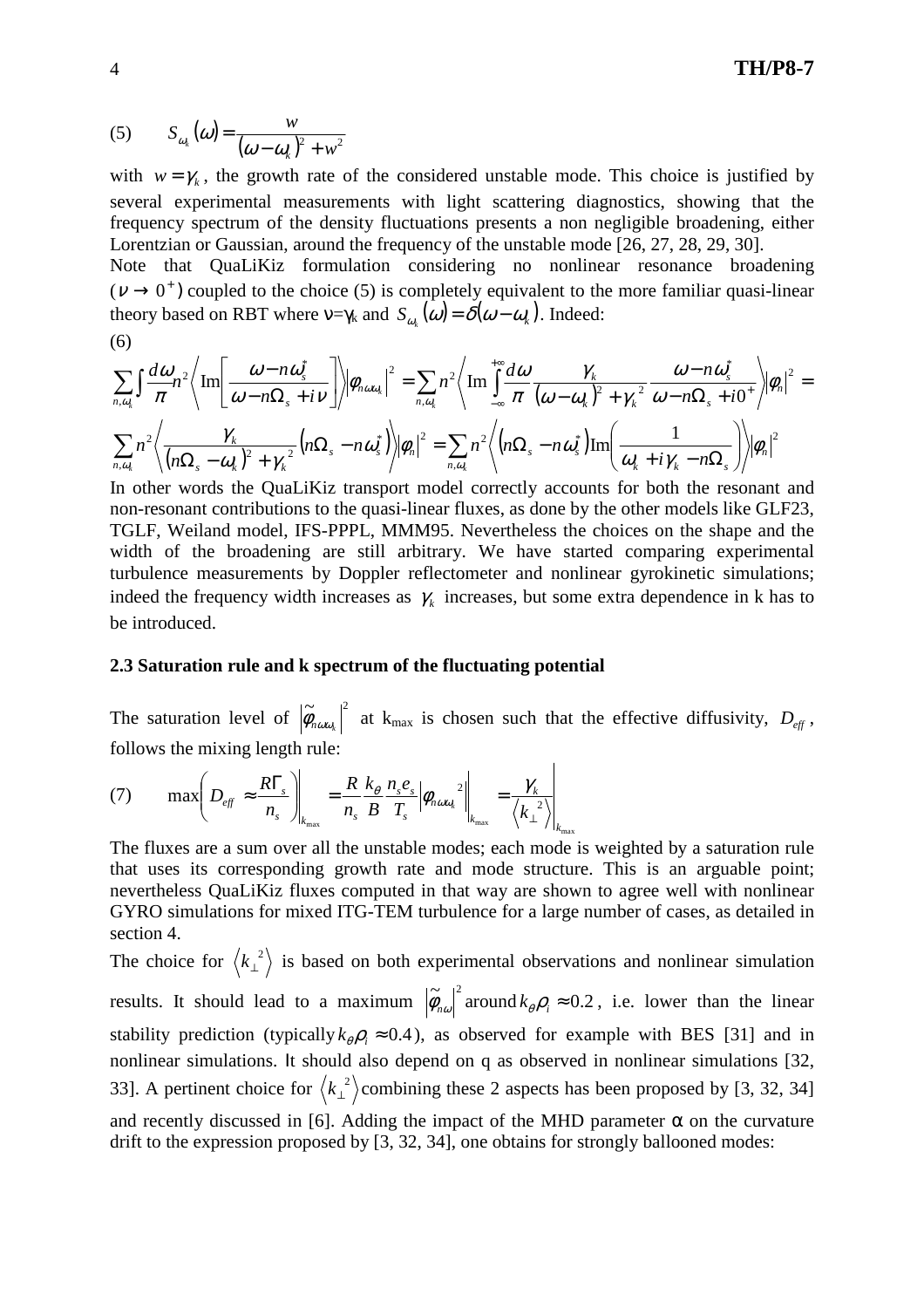(8) 
$$
\langle k_{\perp}^2 \rangle = k_{\theta}^2 (1 + (s - \alpha)^2 \langle \theta^2 \rangle)
$$

with:

(9) 
$$
\langle \theta^2 \rangle = \frac{\int \theta^2 |\phi_{n\omega}(\theta)|^2 d\theta}{\int |\phi_{n\omega}(\theta)|^2 d\theta}
$$

Concerning the k spectral shape, in the previous version of QuaLiKiz we based our choice on turbulence measurements performed by light scattering experiments [35], showing that the density fluctuations  $\left|\frac{\widetilde{n}_k}{\widetilde{\phi}_k}\right|^2 \approx |\widetilde{\phi}_k|^2$  $\left|\frac{k}{k}\right| \approx \left|\phi_k\right|$ *n*  $\left| \frac{\tilde{n}_k}{\tilde{n}_k} \right|^2$  wave vector spectrum scales as  $e^{-4k\rho_i}$  above k $\rho_i$ =0.5. In order to increase the confidence in this critical choice, nonlinear GYRO simulation results are being compared with both Doppler and fast-sweeping reflectometers, the first results are encouraging [36]. Nonlinear local gyrokinetic simulations with kinetic electrons and collisions have been performed with GYRO, showing the maximum of the spectrum at  $k_{max}\rho_s \approx 0.2$ , down-shifted with respect to the maximum of the linear  $\gamma_k$  spectrum  $k_{\theta,lin}$ .  $_{\text{max}}\rho_s \approx 0.4$ . A power law of the type  $k_{\theta} \rho_s^{-x}$  is generally able to fit very well both the potential and the density fluctuations spectrum for  $k_{\theta} > k_{\theta,n}$  and  $k_{\theta} > k_{\theta,n}$ . A slope 3<x <3.5 has been typically observed (see Fig. 1), reproducing reasonably well the experimental turbulence measurements in the medium-low  $k_\theta$  range from Doppler reflectometry available on Tore-Supra [30]. On the other hand, the transition towards x≈6 observed by the measurements for smaller spatial scales corresponding to  $k_{\theta} \rho_s > 1.0$ , has not been reproduced by the GYRO simulations.

Hence, we now assume, from 0 to  $k_{\text{max}}$ :  $|\tilde{\phi}_{n\omega}|^2 \propto k_{\theta} \rho_s^3$  and from  $k_{\text{max}}$  to infinity:  $|\tilde{\phi}_{n\omega}|^2 \propto k_{\theta} \rho_s^{-3}$ . Moreover, the experimentally observed asymmetry in k<sub>θ</sub> and k<sub>r</sub> spectra has been resolved as being due to Doppler reflectometer instrumental integration domain [36], thus supporting our implicit choice of isotropic k spectra.



*Fig. 1: Flux-surface averaged δ* $φ$  *power spectrum in k<sub><i>r*</sub> (blue) and k<sub>θ</sub> (red), computed by GYRO *simulation using Tore Supra parameters (r/a=0.5, R/LTi=8.0, R/LTe=6.5, R/Ln=2.5)*

#### **3. Testing the quasi-linear weights versus nonlinear simulations**

A rigorous validation of the quasi-linear approach has to be done apart from any hypothesis on the saturation spectrum. For this purpose, the following transport weight  $w_k$  has been defined, such that this quantity can be calculated in the full nonlinear as well in the quasilinear regimes, for each wave number k and for each transport channel (particle and ion/electron energy):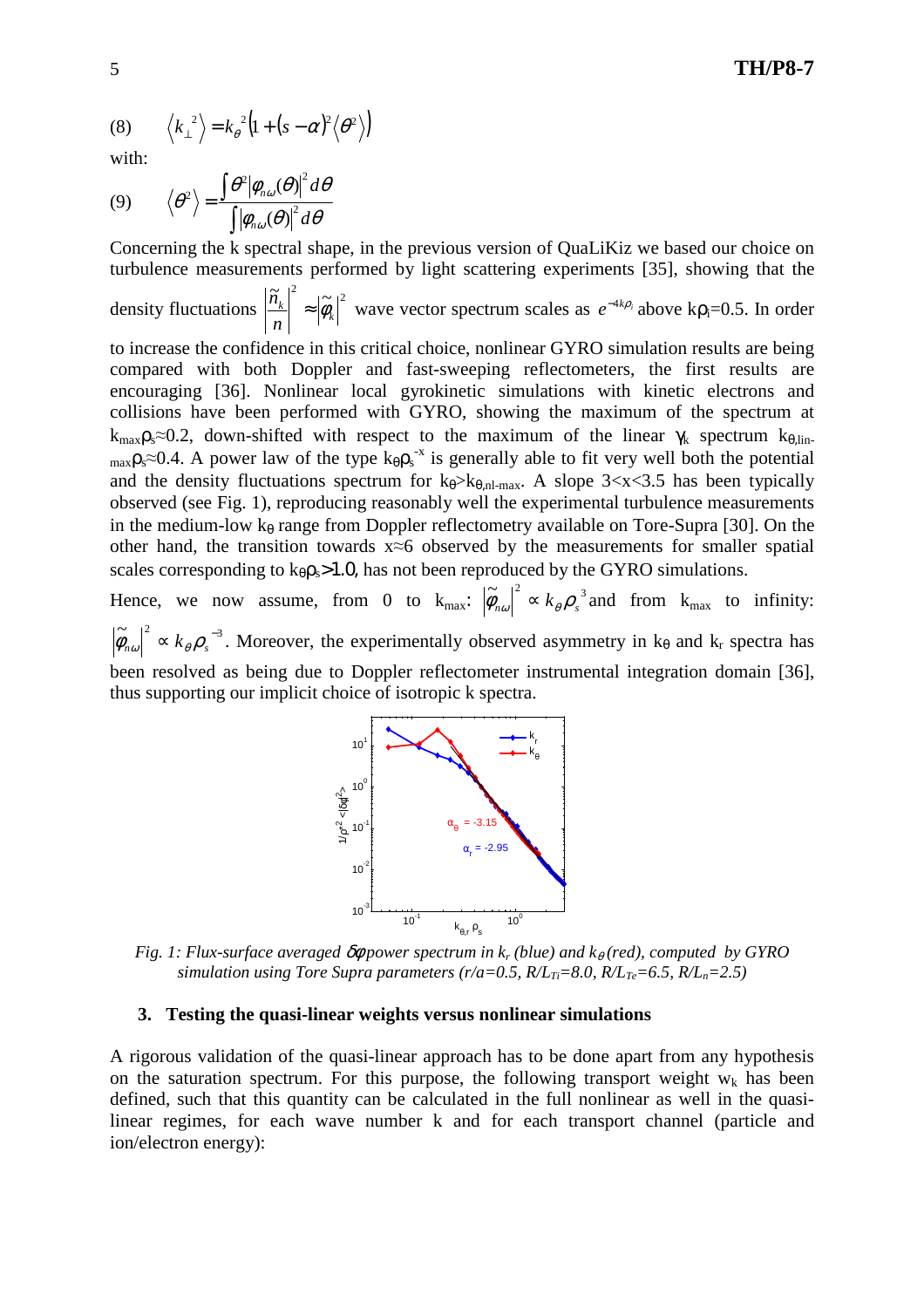(10) 
$$
w_k = \left\langle \frac{\langle \Gamma_k(r,\theta,t), Q_k(r,\theta,t) \rangle_{r,\theta}}{\langle \left| \widetilde{\phi}_k(r,\theta,t) \right|^2 \rangle_{r,\theta}} \right\rangle_t
$$

These quasi-linear weights can be calculated from an initial value code, but in the case of an eigenvalue approach, the fluxes expressed in Eq. 1-2 can not be unequivocally divided by  $\approx$   $\frac{1}{2}$  $\left|\phi_{n\omega w_k}\right|$ . Therefore, the discussion on the transport weights is here limited to the most unstable mode; no simple tool allowing testing the validity of the quasi-linear approach for the subdominant modes has been yet developed.

The ratio between the quasi-linear and the nonlinear transport weights has been studied by means of both local (GYRO) and global (GYSELA) gyrokinetic simulations of pure ITG turbulence (i.e. with adiabatic electrons). Fig. 2 refers to the  $k_{\theta}$  spectral structure of this ratio, where scales up to  $k_{\theta} \rho_s = 1.48$  have been resolved (results corresponding to  $k_{\theta} \rho_s > 1.0$  are omitted for GYSELA since a simplified gyro-averaging operator is applied in these range). Both the local and global simulations agree in identifying a systematic over-prediction of the linear transport with respect to the nonlinear regime, with a ratio around 1.5. Moreover, this linear/nonlinear ratio stays reasonably constant when changing the plasma parameters, especially at low  $k_{\theta}$  scales, where it impacts most the transport level. The reason of this over prediction remains to be assessed.



*Fig. 2: Ratio of the quasi-linear and nonlinear transport weights defined in Eq. 10 versus k<sub>θ</sub>ρ<sub><i>s</sub>* from</sub> *local GYRO and global GYSELA simulations (adiabatic electrons, r/a=0.4, R/LTi=8.28,* ρ*\*=1/256)* 

Since the transport weight can be calculated as the real part of a complex quantity, both amplitude and phase can be defined for nonlinear and quasi-linear regimes. Using the initial value code GYRO, the probability density function (PDF) of the de-phasing between the transported quantities (δn, δE<sub>i</sub>, δE<sub>e</sub>) and the fluctuating potential  $\delta\phi^*$  from each k-mode has been calculated in the nonlinear saturation regime and compared to the linear de-phasing from the most unstable mode. Fig. 3 shows a very good agreement between the nonlinear and the linear phases in the plane  $\theta$ =0, where the interchange instability is supposed to be dominant. This test of validity of the quasi-linear approach, introduced by [6, 32] for pure TEM turbulence, has been in this case successfully extended to coupled ITG-TEM turbulence. Nevertheless, when the plasma parameters are close to ITG/TEM transition (Fig. 3 d, e and f), the quasi-linear phase coming from the most unstable mode fails on predicting the particle transport (Fig 3d), whereas very interestingly the linear de-phasing for the energy fluxes remain reasonably close to the nonlinear values (Fig 3e and 3f).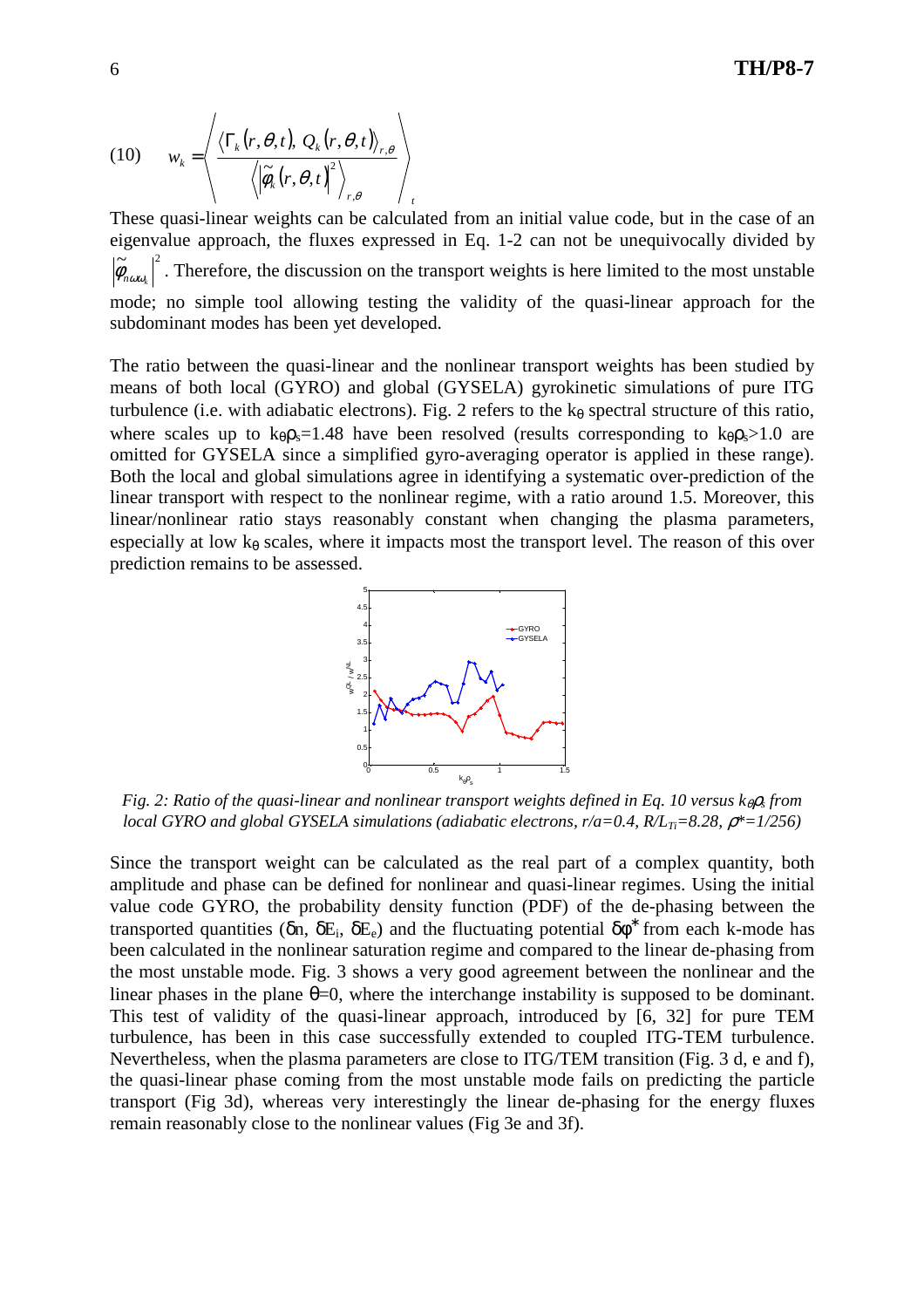

*Fig. 3: PDF of the nonlinear cross-phases (contour plot) and the linear cross-phase for the most unstable mode (white line) from local GYRO simulation with kinetic electrons (r/a=0.5,*  $\rho^*$ *=1/400); the first row(a,b and c) refers to*  $R/L_T = R/L_T = 9.0$ *,*  $R/L_T = 3.0$  *(GA standard case), while the second one (d,e and f) assumes*  $R/L_{Ti} = 6.0$ *,*  $R/L_{Te} = 9.0$ *,*  $R/L_n = 3.0$ 

In the case of pure ITG turbulence, the nonlinear phase between  $\delta p_i$  and  $\delta v_{ExB}$  has been directly studied through global nonlinear gyrokinetic simulations with GYSELA, and compared to the phase between  $\delta p_i$  and  $\delta \phi^*$  given by local GYRO simulations (Fig. 4). The two codes predict coherent total ion energy fluxes; nevertheless, phase shifts more peaked towards low  $k_{\theta}$  scales are observed in the global GYSELA simulations with respect to the local ones by GYRO.



*Fig. 4: Local GYRO versus global GYSELA simulation of pure ITG turbulence: sin(<*∆Φ(δ*pi*−δφ)>) *for GYRO and cos(<*∆Φ(δ*pi-*δv*ExB*<sup>&</sup>gt;-*) for GYSELA versus k*θρ*<sup>s</sup> are plotted*

#### **4. Parametric impact on quasilinear fluxes, comparison with nonlinear predictions**

In section 2, we have discussed the choices made for the saturated electrostatic potential in the present version of QuaLiKiz, based on nonlinear simulations and experimental measurements. In section 3, we have shown that the major approximation of the quasi-linear theory, namely assuming a linear response of the fluctuating transported quantities, is actually reasonable in a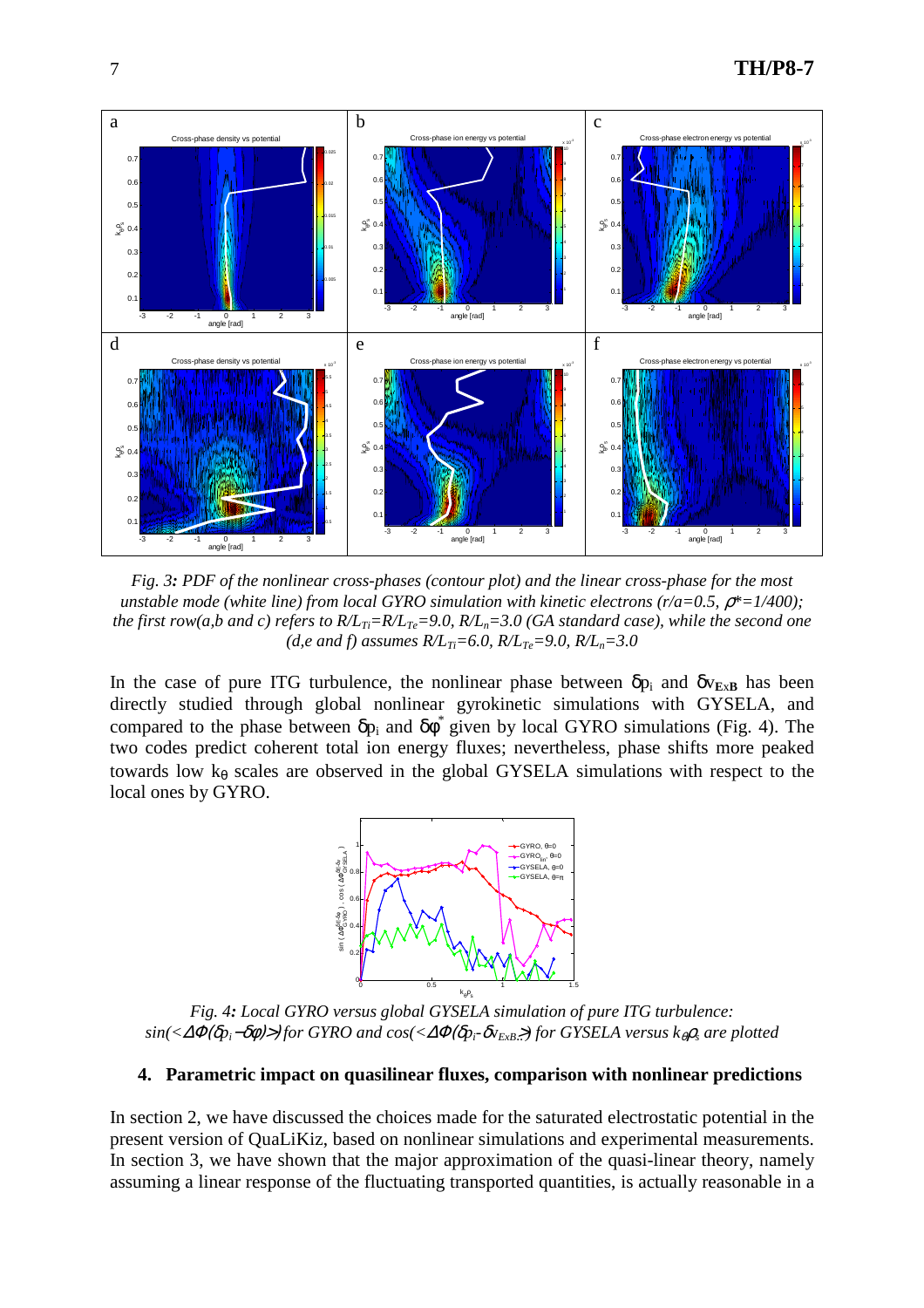wide number of cases. In this fourth part, logically, we test the whole quasi-linear fluxes computed by the actual version of QuaLiKiz versus the nonlinear GYRO ion and electron energy fluxes and particle fluxes for various parameter scans.

In each case only one renormalisation factor,  $C_0$ , has been used in order to get the best fit to the nonlinear fluxes. In the first scan, both the ion and electron temperature gradients are simultaneously varied (Fig. 5). A second example is a direct application to an experimental collisionality ( $v^*$ ) scan realised on Tore Supra plasmas [37]. The  $v^*$  scaling is particularly challenging for quasi-linear models, since the nonlinear collisional damping of zonal flows is not captured, while linearly a transport decrease is expected, driven by the collisional quenching of TEM. Fig. 6 demonstrates that, for experimental values of  $v_{ei}$ , QuaLiKiz is able to well reproduce the nonlinear diffusivities predicted by comprehensive GYRO simulations, performed with pitch-angle scattering operators on both electrons and ions. The coupled dynamics between ion and electron non-adiabatic responses is crucial for both GYRO and QuaLiKiz, resulting in a slight decrease of transport on all the channels driven by higher collisionality. In particular, the particle flux reverses direction as  $v^*$  increases as already detailed in [34]. For the two finite ν\* points, corresponding to two Tore Supra discharges, the decrease is within the experimental error bars of the power balance  $\chi_{\text{eff}}$  [37]. The third scan (Fig. 7) illustrates a  $T_i/T_e$  scan, using DIII-D-like parameters as described in [38]. The ion heat flux decreases faster than the electron one when increasing  $T_i/T_e$  as observed in [38]. Some discrepancies between the quasi-linear fluxes by QuaLiKiz and the nonlinear results by GYRO, mostly on the ion energy flux, could be ascribed to the role of zonal flows, whose amplitude variations are expected to strongly affect the transport level especially for this ITG dominated case. This issue is presently under investigation.



*Fig. 5: Ion energy (red), electron energy (blue) and particle (green) effective diffusivities from GYRO (diamonds) and QuaLiKiz (lines) for R/L<sup>T</sup> scan based on GA standard case*





*Fig. 6: Effective diffusivities from GYRO (diamonds) and QuaLiKiz (lines) for the* ν*\* scan on Tore Supra (r/a=0.5, R/LTi=8.0, R/LTe=6.5, R/Ln=2.5)* 

*Fig. 7: Effective diffusivities from GYRO (diamonds) and QuaLiKiz (lines) on DIII-D T<sup>i</sup> /T<sup>e</sup> scan (r/a=0.3, R/LTi=6.5, R/LTe=4.6, R/Ln=1.4)*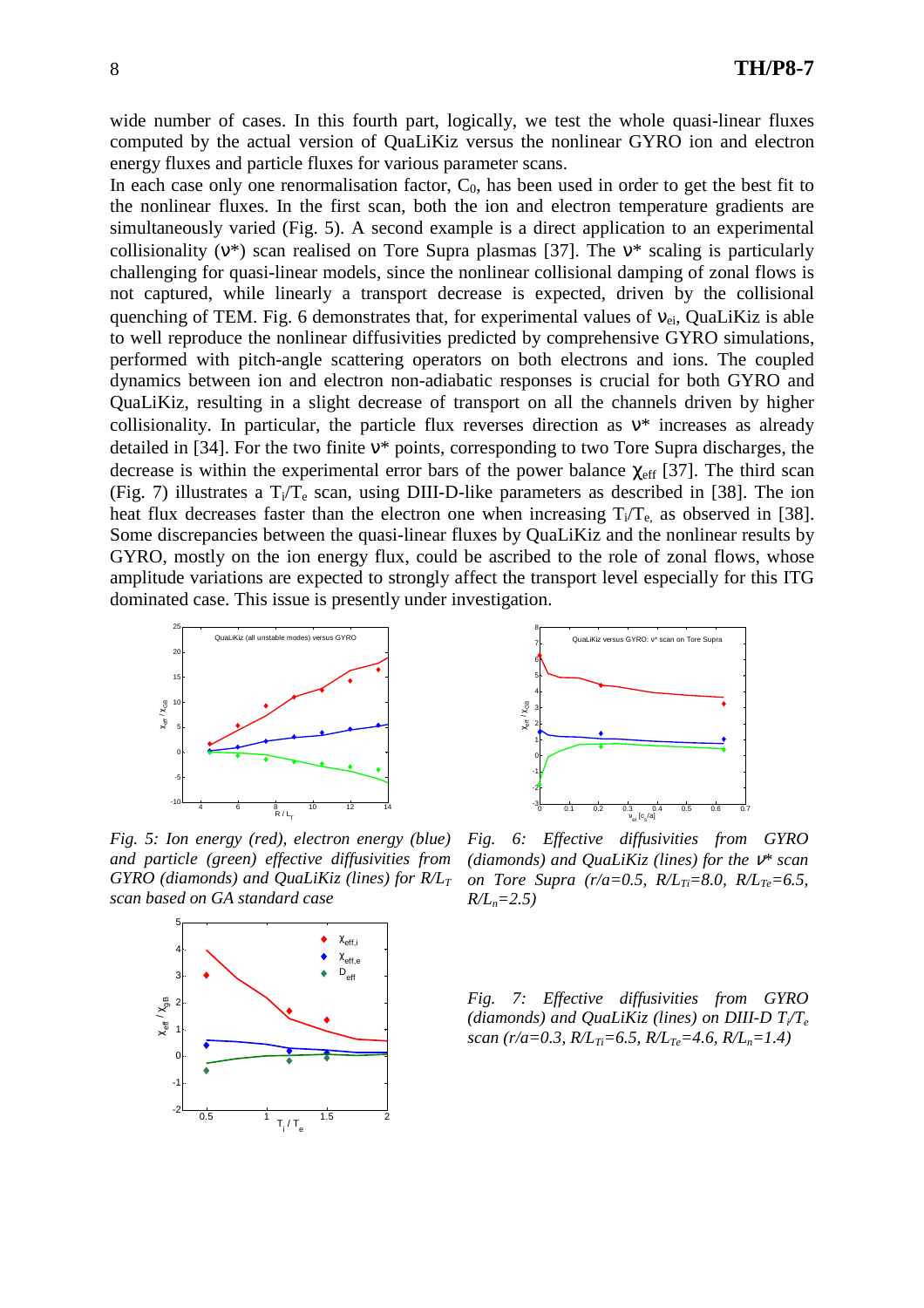# **5. Discussion**

Despite the crude estimates needed on the saturated electrostatic potential, assuming a linear response of the transported quantities to the fluctuating potential has been proven to work rather well for a large number of cases. Moreover, interestingly, when coupling the choices for the saturated electrostatic potential with the quasi-linear response, we have shown to find quasi-linear fluxes agreeing well with nonlinear predictions for energy in the ion and electron channels, as well as for particle fluxes for a wide range of parameters. Nevertheless, a number of challenging issues remain to be tackled. i) The quasi-linear approach is known to fail in a number of cases: far from the threshold, onset of zonal flows, etc. Hence, the domain in which it can be applied should be better understood. ii) The choices for the saturated electrostatic potential deserve more comparisons with nonlinear simulations and experimental measurements. In Tore Supra, we are presently comparing density fluctuations k and frequency spectra from Doppler and fast-sweeping measurements versus GYRO and GYSELA simulations iii) Finally, only the integration of QuaLiKiz in a transport code such as CRONOS [39] will allow testing in situ the predictive capabilities of such an approach.

# **Acknowledgements**

This work, supported by the European Communities under the contract of Association between EURATOM and CEA, was carried out within the framework of the European Fusion Development Agreement. The views and opinions expressed herein do not necessarily reflect those of the European Commission.

# **References**

[1] M. Kotschenreuther, W. Dorland, M. A. Beer and G. W. Hammett, Phys. Plasmas **2**, 2381 (1995)

[2] R. E. Waltz, G. M. Staebler, W. Dorland, G. W. Hammett, M. Kotschenreuther, and J. A. Konings, Phys. Plasmas **4**, 2482 (1997)

[3] F. Jenko, T. Dannert and C. Angioni, Plasma Phys. Control. Fusion **47**, B195 (2005)

[4] G. M. Staebler, J. E. Kinsey and R. E. Waltz, Phys. Plasmas **12**, 102508 (2005)

[5] Z. Lin, I. Holod, L. Chen, P. H. Diamond, T. S. Hahm and S. Ethier Phys. Rev. Lett. 99, 265003 (2007)

[6] T. Görler and F. Jenko Phys. Rev. Lett. 100, 185002 (2008)

[7] A. A. Vedenov, E. P. Velikov and R. Z. Sadgdeev, Nucl. Fusion, Suppl. Pt. **2**, 465 (1962)

[8] W. E. Drummond and D. Pines, Nucl. Fusion, Suppl. Pt. **3**, 1049 (1962)

[9] G. Laval and D. Pesme, Plasma Phys. and Control. Fusion, **41**, A239-A246 (1999)

[10] J. A. Krommes, report PPPL-3546 http://www.pppl.gov/pub\_report (2001)

[11] Y. Elskens and D. Escande, *Microscopic Dynamics of Plasmas and Chaos* (Institute of Physics Publishing, Bristol, 2002)

[12] R. Balescu, *Aspects of Anomalous Transport in Plasmas* (Institute of Physics Publishing, Bristol, 2005)

[13] G.M. Staebler, J.E. Kinsey and R.E. Waltz, APS06 Issue Phys. Plasmas **14**, 0055909 (2007)

[14] J.E. Kinsey, G.M. Staebler, and R.E. Waltz, APS07 Issue Plasmas **15**, 0055908 (2008)

[15] G. Bateman, A. H. Kritz, J. E. Kinsey, A. J. Redd, and J. Weiland, Phys. Plasmas **5** 1793 (1998)

[16] J. Weiland, *Collective modes in inhomogenous plasma,* Institute of Physics Publishing, Bristol and Philadelphia (2000)